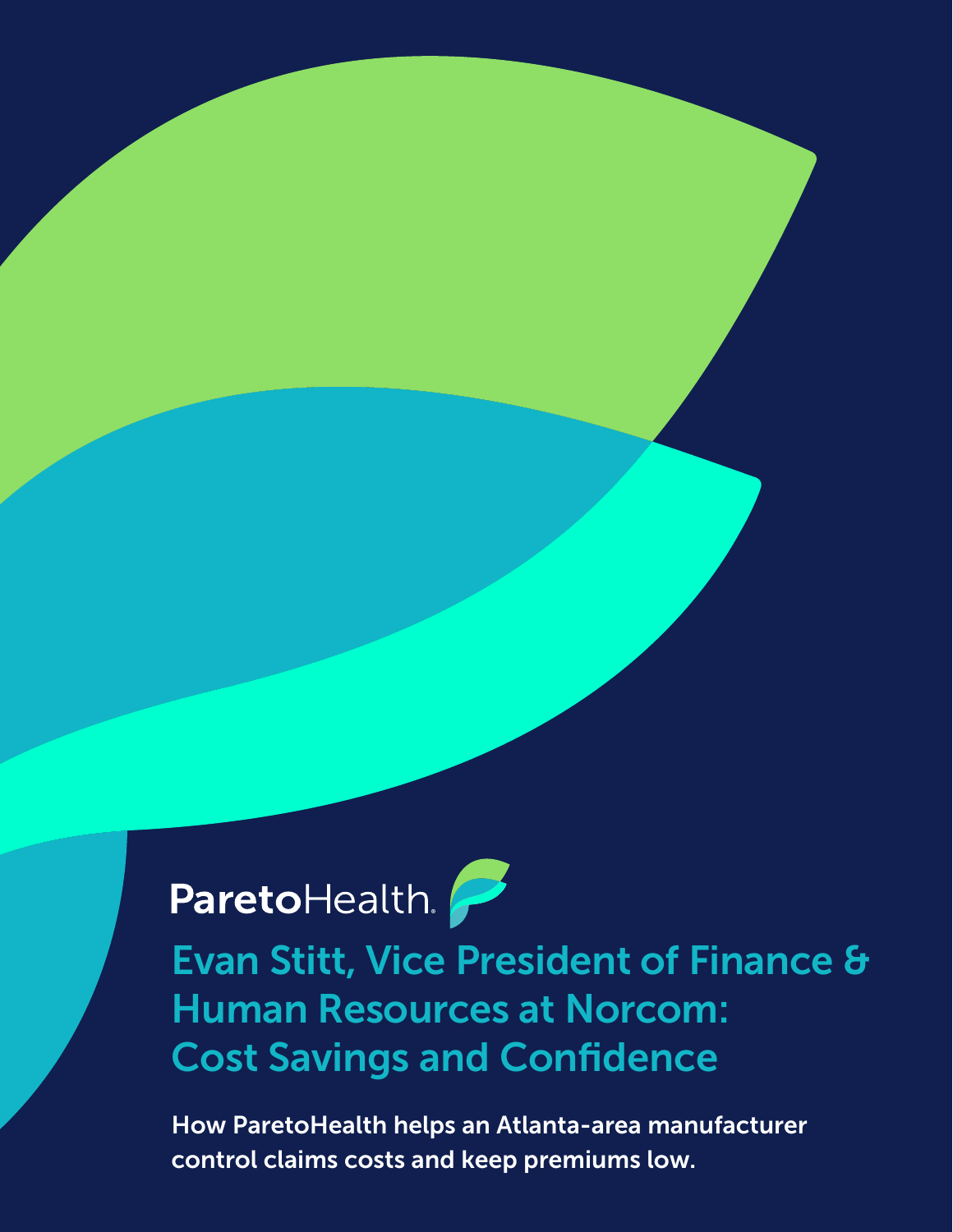#### "Before 2017, we switched brokers a lot," explains Evan Stitt, Vice President of Finance & Human Resources at Norcom, Inc.

**Founded in 1978 and headquartered in Griffin, Georgia,**  Norcom is a leading U.S. manufacturer and distributor of office- and school-related paper products. "We were seeing continuous increases in our premiums, no matter what we did. Healthcare costs were becoming a bigger and bigger portion of our budget. In 2017, our former broker said, **'You're searching for something different here. Let us talk to you about what the ParetoHealth captive has to offer.'** And when we dug in, we realized it was time to make the leap."

The leap paid off. "By slowly implementing the cost savings from the beginning in June 2017 to where we're at today, we've been able to either maintain or actually decrease our cost per head for employees," says Stitt. "In the past, we were faced with 20%, 30%, or 40% potential increases. Now we're looking at a relatively flat program, other than some small increases in the stop-loss premiums—**and in claims, we've seen a nearly 20% decrease in average cost per employee."**



Griffin, Georgia **Headquarters** 

### Founded 1978

### Joined Pareto

2017

## **Since our switch to ParetoHealth, we have**<br>experienced four years without premium ir<br>and our employees are seeing more value out of the plan. experienced four years without premium increases,

and our employees are seeing more value out of the plan. We're continuing to see a downward trend in claims and claims dollars. Our claims have gone down; our cost per employee has gone down. "